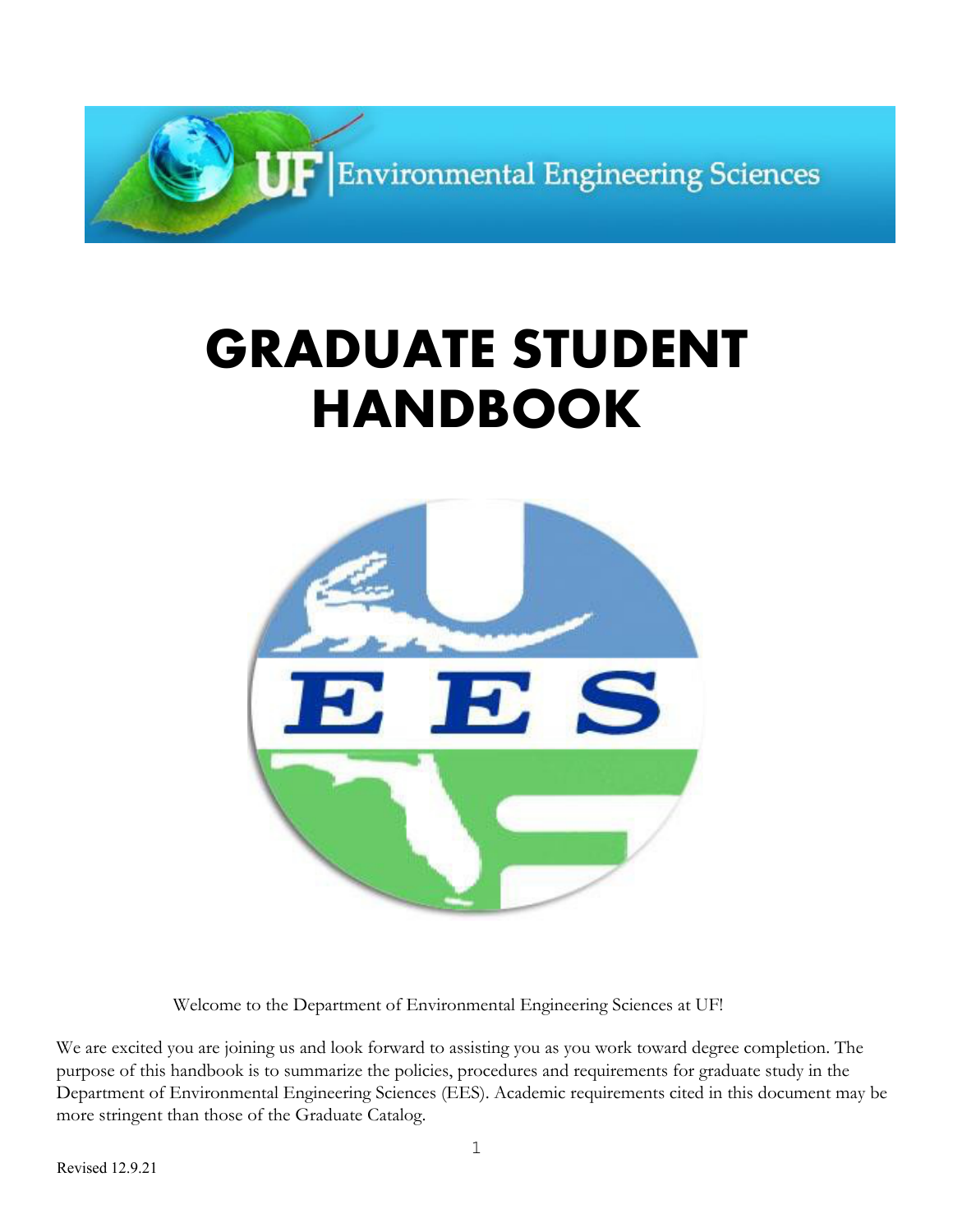# **EES GRADUATE DEGREE PROGRAMS**

**PhD**: Doctor of Philosophy in Environmental Engineering Sciences

**ME**: Master of Engineering (requires bachelor's degree in Engineering from an ABET accredited institution) **MS**: Master of Science

Programs of study for the on-campus graduate degrees include the following Graduate Research & Education Areas:

- Air Resources
- Coastal Ecosystem Dynamics
- Engineering Education
- Environmental Nanotechnology
- Sustainable Materials Management
- System Ecology and Ecological Systems Engineering
- Water Systems

Typical research projects and background information for each of these areas are on the ESSIE website. www.essie.ufl.edu

Candidates for on-campus graduate degrees generally focus in one of the above areas. Detailed programs are devised individually in conjunction with a faculty advisor and the student's Supervisory Committee (when required) to provide flexibility in accommodating a student's interests.

## **On Campus Student Registration and Advising**

Some important requirements you need to keep in mind for your degree as you move forward are as follows:

| <b>PhD Dissertation Track</b>                                    | <b>Master Thesis Track</b>                                               |  |  |
|------------------------------------------------------------------|--------------------------------------------------------------------------|--|--|
| Minimum 12 course credits within your major                      | Minimum 12 course credits within your                                    |  |  |
| 90 course credits overall                                        | 30 course credits overall                                                |  |  |
| 1 credit of "EVE Graduate Seminar" is required; Max 3 credits of | Max 6 course credits of Masters Research                                 |  |  |
| Seminar allowed                                                  | 1 credit of "EVE Graduate Seminar" is required; Max 3 credits of Seminar |  |  |
| 3.0 overall GPA and 3.0 major GPA                                | allowed                                                                  |  |  |
| Admission to Candidacy/Qualification Exam                        | 3.0 overall GPA and 3.0 major GPA                                        |  |  |
| At least one journal article accepted in a refereed journal      | At least one journal article submitted in a refereed journal             |  |  |
| Passing Final Defense and Editorial Submission                   | Passing Final Defense and Editorial Submission                           |  |  |
|                                                                  |                                                                          |  |  |
| <b>Master Coursework-Only Track</b>                              | Master Non-thesis Project Track                                          |  |  |
| Minimum 15 course credits within your major                      | Minimum 15 course credits within your major                              |  |  |
| 30 course credits overall                                        | 30 course credits overall                                                |  |  |
| Max 3 course credits of practicum/internship/co-op               | 1 credit of "EVE Graduate Seminar" is required; Max 3 credits of Seminar |  |  |
| 1 credit of "EVE Graduate Seminar" is required; Max 3 credits of | allowed                                                                  |  |  |
| Seminar allowed                                                  | Max 3 course credits of Non-thesis Project                               |  |  |
| 3.0 overall GPA and 3.0 major GPA                                | 3.0 overall GPA and 3.0 major GPA                                        |  |  |
|                                                                  |                                                                          |  |  |
| Passing Final Exam (completed by                                 | Passing Final Defense                                                    |  |  |

To get started please familiarize yourself with the websites below as you will utilize these throughout our program. Registration Advising: You will work with your faculty advisor to help you select courses prior to registering.

## **UF COURSE SCHEDULE** = http://www.registrar.ufl.edu/soc/

**UF GRADUATE COURSE DESCRIPTIONS** = https://gradcatalog.ufl.edu/graduate/courses-az/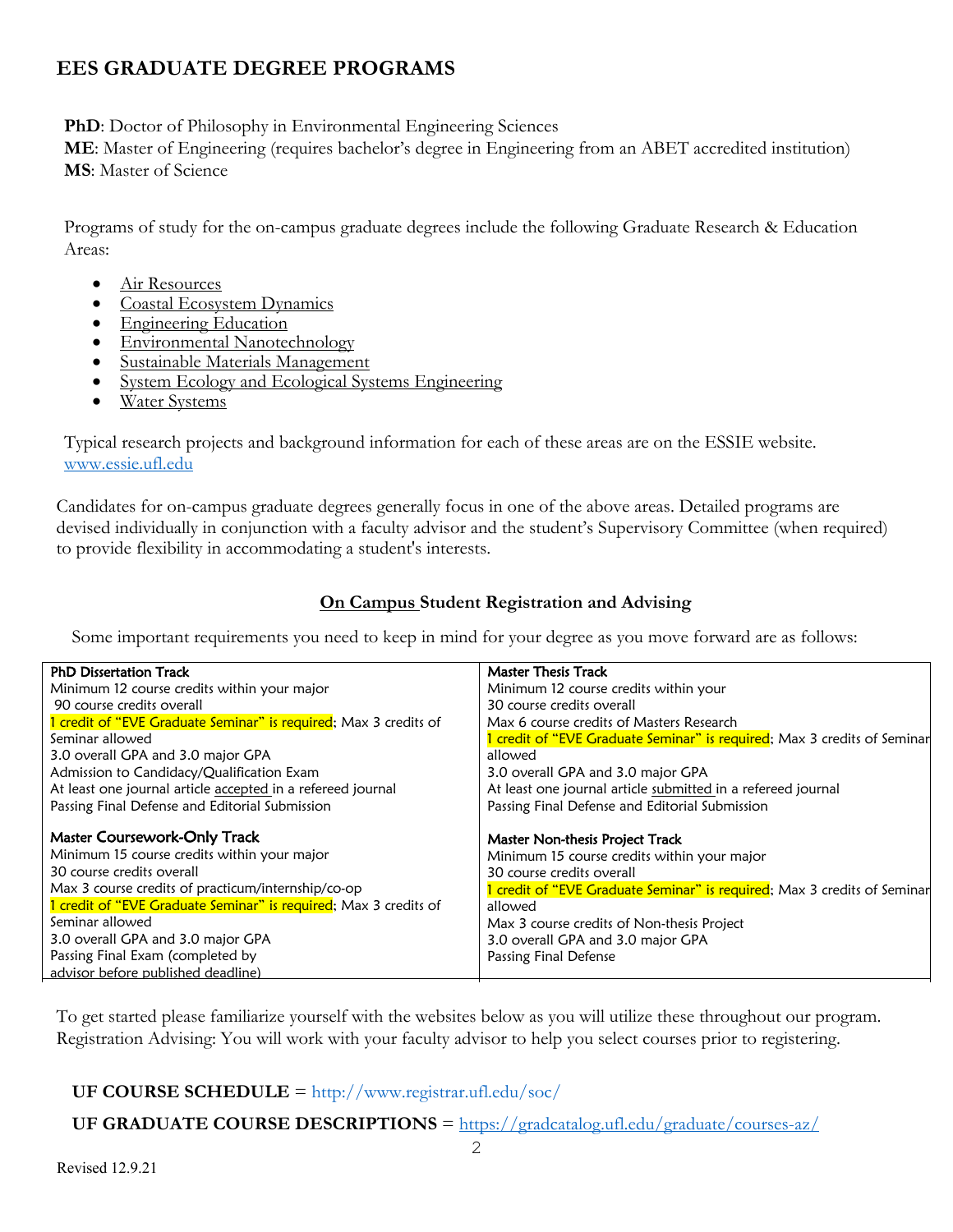## **UF DIRECTORY** = https://directory.ufl.edu

#### **Graduate Information Management System (GIMS)**:

http://gradschool.ufl.edu/gimsportal/gatorlink/portal.asp

The UF-designed Graduate Information Management System (GIMS) is a storehouse for graduate data. GIMS provides a tool for graduate students, faculty and staff to upload and track information such as admissions, committee members, candidacy, theses and dissertation, graduation applications, and all important milestones.

When you are ready to select courses – please navigate to the UF COURSE SCHEDULE on the Office of the University Registrar's website to see what courses will be offered. To find out more about a specific course – you can use the UF GRADUATE COURSE DESCRIPTIONS; alternatively, you can email/call the listed instructor by using the UF DIRECTORY. If you want/need advising or suggestions – feel free to inquire with individual faculty in the area of your interest or your faculty advisor. Graduate level courses are always ###5000 or higher. Up to 6 credits can be taken at the undergraduate level provided they are level ###3000 or higher and are outside of ESSIE after obtaining approval from your advisor. Undergraduate coursework MUST BE APPROVED BY YOUR ACADEMIC ADVISOR AND MUST BE LISTED ON YOUR APPROVED PROGRAM PLAN OF STUDY BEFORE YOU CAN REGISTER.

Full-time registration: Minimum of 9 credit hours in the Fall and Spring; 8 credit hours in the Summer is considered full-time for on campus graduate students with financial aid For those who hold assistantships, summer registration is only 6 credit hours.

Graduate students on appointment: Please refer to your offer letter for details on registration requirements. You can check on this with the Payroll Contact for your faculty advisor.

#### *Before you register for your final semester, review pages 10-12 for Final Term/Graduation Information!*

Grade Requirements: The only passing grades for graduate students (MS/ME, PhD) are C and above (or S in a course graded S/U). A graduate student may be denied further registration should scholastic performance become unsatisfactory to the Department, College, or Dean of the Graduate School. Failure to maintain a B average (3.0 GPA) is defined as unsatisfactory scholarship. At the time of graduation, a minimum GPA of 3.0 must be achieved overall as well as in the student's major area of concentration.

Students cannot graduate until all "I" grades have been resolved. Students holding a graduate assistantship or other stipend must maintain a B average  $(\geq 3.0 \text{ GPA})$  or the assistantship will be discontinued.

Residency: If you are a U.S. citizen, you should apply for Florida residency as soon as you arrive. For more information: http://www.admissions.ufl.edu/afford/establishres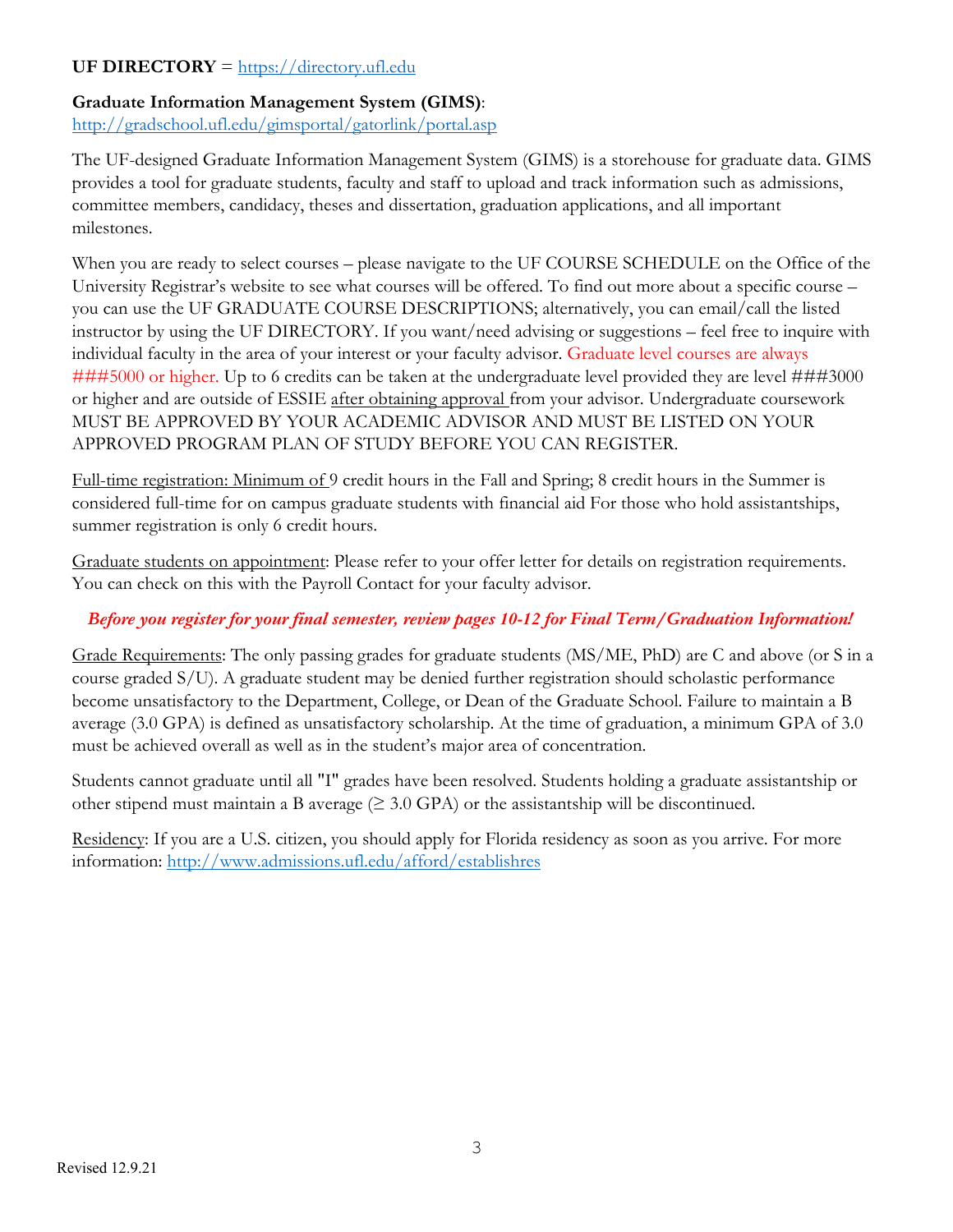# **UF EDGE (ESSIE EDGE)**

UF EDGE is the University of Florida Electronic Delivery of Graduate Engineering. This distance learning provider at UF's College of Engineering, gives full-time working professionals around the world the opportunity to earn their Master of Science degree from one of the top-rated engineering schools in the nation.



**EDGE (Online) Student Registration and Advising**

Some important requirements you need to keep in mind for your degree as you move forward are as follows:

- $\triangleright$  Minimum 15 course credits within your major as approved by your advisor
- $\geq$  30 course credits overall
- Ø Max 3 course credits of practicum/internship/co-op
- $\triangleright$  1 credit of "EVE Graduate Seminar" is required and it is only offered in the Fall and Spring semesters; Max 3 credits of Seminar allowed
- $\geq 3.0$  overall GPA and 3.0 major GPA
- $\triangleright$  Passing Final Exam (submitted by advisor before the published deadline)

To get started, please familiarize yourself with the websites below as you will utilize these throughout your program:

**UF EDGE** =  $\frac{http://www.ufedge.uf..edu}{http://www.ufedge.uf..edu}$ 

**UF EDGE COURSE LIST** = https://ufedge.ufl.edu/students/courses

**UF GRADUATE COURSE DESCRIPTIONS** = https://gradcatalog.ufl.edu/graduate/courses-az/

**UF DIRECTORY** = https://directory.ufl.edu

## **Graduate Information Management System (GIMS):**

http://gradschool.ufl.edu/gimsportal/gatorlink/portal.asp

The UF-designed Graduate Information Management System (GIMS) is a storehouse for graduate data. GIMS provides a tool for graduate students, faculty and staff to upload and track information such as admissions, committee members, candidacy, theses and dissertation, graduation applications, and all important milestones.

When you are ready to select courses – please navigate to the UF EDGE COURSE LIST (ufedge.ufl.edu) to see what courses will be offered. To find out more about a specific course – you can use the UF GRADUATE COURSE DESCRIPTIONS; alternatively, you can email/call the listed instructor by using the UF

Revised 12.9.21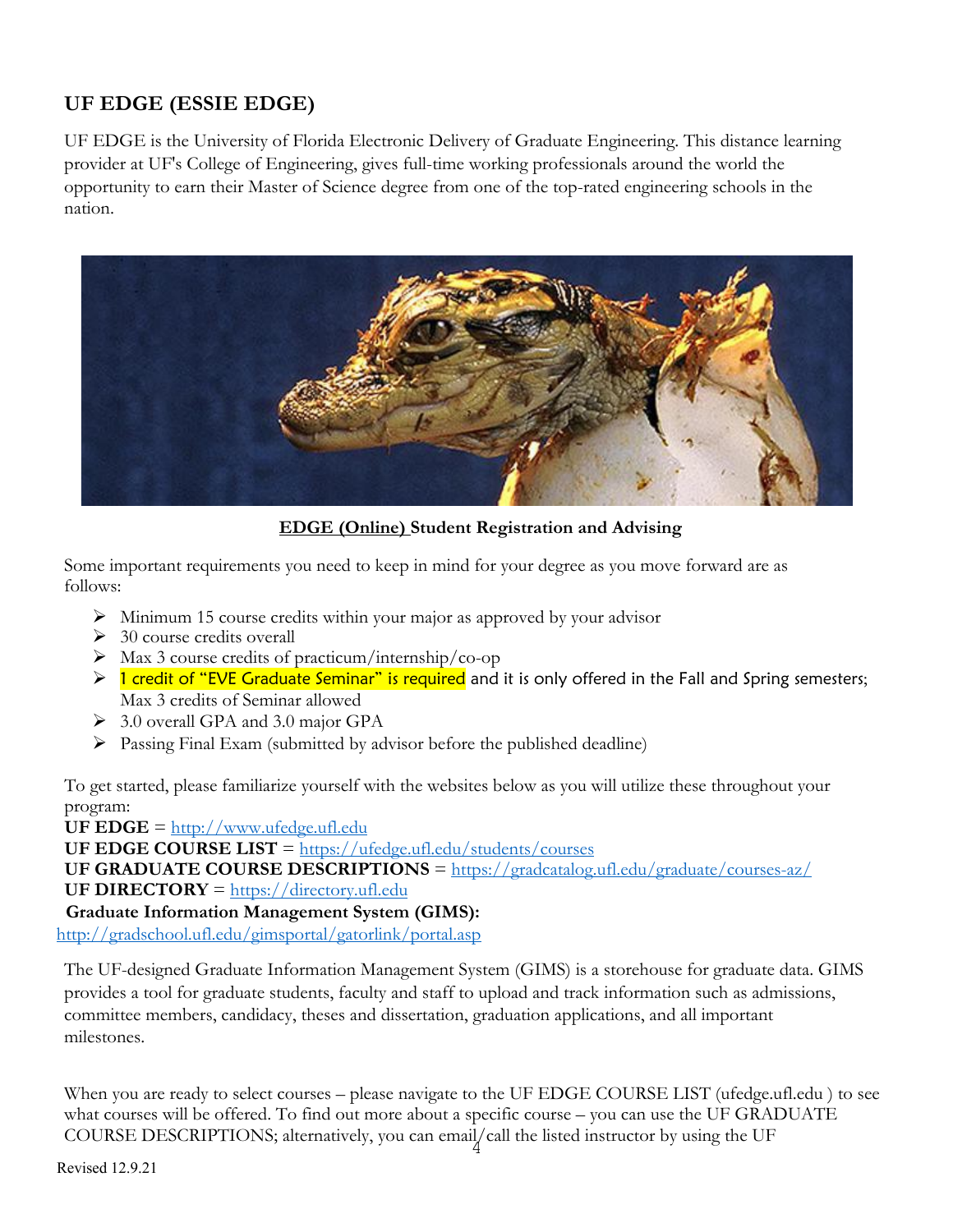DIRECTORY. If you want/need advising or suggestions – feel free to inquire with individual faculty in the area of your interest or your faculty advisor Dr. Dennis Hiltunen at  $\frac{dhilt(\partial_{\mathcal{C}} c \cdot ufl.edu)}{dt}$  or (352) 294-7767.

EDGE students generally take anywhere from 3 to 9 course credits per semester.

#### **ESSIE EDGE Registration Procedures:**

- 1. Check and remove all registration holds.
- 2. If you have not completed a EDGE program plan of study, you will have an advisement hold. This form needs to be completed in all parts and signed by you and Dr. Hiltunen before the hold will be removed. Once you have completed your portion you can submit it to edgecoord@essie.ufl.edu The form can be found here - http://www.essie.ufl.edu/forms/?document\_cat\_id=36
- 3. EDGE students will be sent an email with their special program code and a listing of eligible department courses for registration. This is the link to the EDGE website for all courses being taught https://ufedge.ufl.edu/students/courses. For any courses that are not listed for Civil/Environmental Engineering, you will need to contact the department that is offering the course to get registered for their course. The contact listing can be found on the EDGE website here: https://ufedge.ufl.edu/online-graduateprograms/departments-contacts/
- 4. Confirm that your registration is correct in your student account under ONE.UF. If it is not, email  $edge@essie.util.edu$  prior to the end of drop/add (by 4p that day or earlier based on the designated time) as changes will not be made if it is outside of staff work hours (8:30-4:30).
- 5. UF Policy is that you will be charged full fees if the course needs to be dropped after drop/add as it is no longer a drop but a withdrawal. If there are extenuating circumstances there is a possibility that it could be petitioned. You would need to discuss that with Dr. Hiltunen.
- 6. Keep in mind that you need to maintain a 3.0 grade point average so do not over extend yourself. If you drop below the 3.0 it is justification for possible dismissal from the program.
- 7. For the most part, if exams are used in the ESSIE classes, the faculty will be using a proctoring service. If the ESSIE faculty member chooses not to use the service, you will need to contact the faculty member teaching the course for assistance with proctor selection and criteria. For courses outside of ESSIE, you should contact the instructor or department coordinator.

**Please keep in mind to send all email correspondences to the edge@essie.ufl.edu address.** 

**Before you register for your final semester, review pages 10-12 for Final Term Graduation Information!**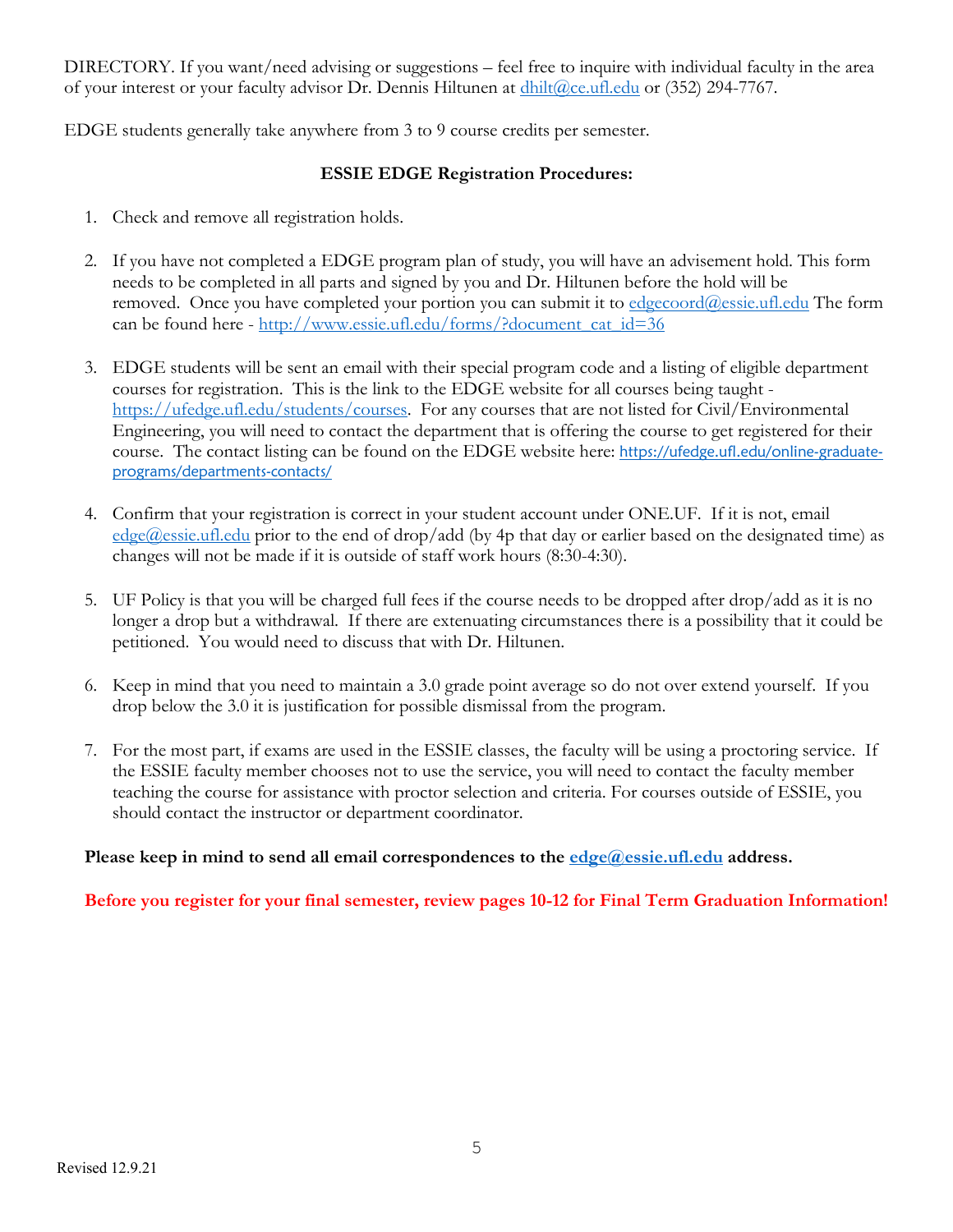# **GENERAL DEGREE REQUIREMENTS/INFORMATION**

## **Ph.D. DEGREE INFORMATION**

#### Course Credit Requirements

Minimum 12 course credits within your major as approved by your advisor 90 course credits overall 1 credit of "EVE Graduate Seminar" is required; Max 3 credits of Seminar allowed 3.0 overall GPA and 3.0 major GPA Admission to Candidacy/Qualification Exam At least one journal article accepted in a refereed journal Passing Final Defense and Editorial Submission

#### Transfer of Credits

Transfer of credit requests from previous institutions should be listed on your ESSIE PhD Program plan of study form. Once the form is approved by your advisor/committee chair, the transfer of credit request will be submitted to the Graduate School for consideration. You must submit a completed PhD Program Plan of Study form by the midterm of your third semester of enrollment (this includes summer). To process these transfer of credit requests, UF Admissions Office must have the Official Transcript showing graduate level coursework with a grade of B or higher for the requested courses. These requests can take several months to process – once processed the approved credits will be noted on your UF Transcript accordingly.

To learn more about transfer credit requirements and restrictions, please refer to the UF Graduate Catalog under your respective degree program: https://gradcatalog.ufl.edu/graduate/

#### Supervisory Committee

The Ph.D. Supervisory Committee should be completed by the midterm of your 3rd semester. You will have a hold placed on your registration if this form is not submitted by that point. Your faculty advisor will serve as the Supervisory Committee Chair and must be from the EES department. The general duties and responsibilities of the Supervisory Committee for the doctoral candidate and membership rules/restrictions are described in the UF Graduate Catalog: https://gradcatalog.ufl.edu/graduate/

When you are ready to appoint your Supervisory Committee, you must complete the on-line ESSIE PhD Program Plan of Study form at https://www.essie.ufl.edu/resources/current-students/ have your chair approve it and then you should submit it to gradforms@essie.ufl.edu for processing. Once this form is processed, the Academic Office will complete your paperwork with the Graduate School and GIMS will be updated accordingly. The student must ensure that changes to the plan of study are approved in writing by the Supervisory Committee Chair. If changes are made that were not approved in writing by the Supervisory Committee Chair, a student's degree completion may be delayed. It is important to pay attention to the course requirements for your degree to ensure the plan of study is accurate and satisfies all degree requirements.

#### Minor

With the supervisory committee's approval, the student may choose one or more minor fields. If a minor is chosen, the Supervisory Committee must include at least one person selected from UF graduate faculty from the department offering the minor for the purpose of representing the student's minor. The supervisory committee member representing the minor suggests 12 to 24 credits of courses numbered 5000 or higher. If two minors are chosen, each must include at least 8 credits. The collective grade for courses included in a minor must be B (3.0 truncated) or higher.

#### Research Proposal

6 The doctoral student must prepare and present a written doctoral research proposal, developed in consultation

#### Revised 12.9.21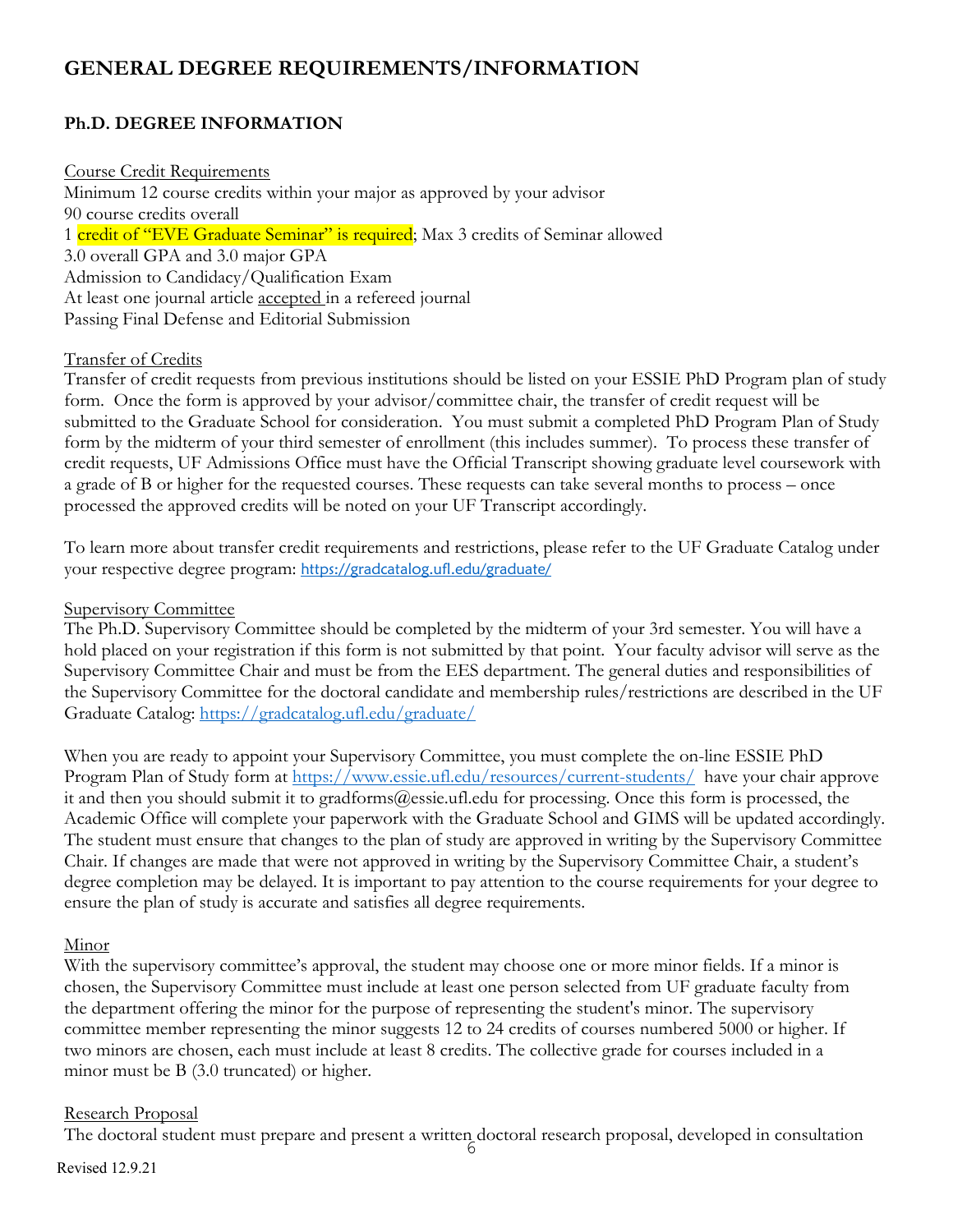with the faculty advisor/Supervisory Committee Chair, to the Supervisory Committee. The doctoral student must then make an oral presentation of the proposal to the Supervisory Committee prior to the qualifying examination.

#### Qualifying Exam

Written and oral comprehensive Qualifying Examinations are required of all Ph.D. candidates. The exams should be taken no later than the 3<sup>rd</sup> semester of residence toward the degree. The Supervisory Committee has the full responsibility for the formulation, administration, and evaluation of the qualifying exam. Arrangements for the exam should be made in consultation with their faculty advisor/Supervisory Committee Chair.

#### Admission to Candidacy

When you are ready to schedule your oral defense, you must complete the on-line Admission to Candidacy form at http://www.essie.ufl.edu/forms/?document\_cat\_id=15.

A graduate student does not become a candidate for the Ph.D. degree until granted formal admission to candidacy. Such admission requires the approval of the student's Supervisory Committee. The approval will be based on (1) the academic record of the student, (2) the opinion of the Supervisory Committee concerning overall fitness for candidacy, (3) an approved dissertation topic, and (4) successful completion of a Qualifying Examination as described above. Admission to candidacy will be made as soon as the qualifying examination has been passed and a dissertation topic has been approved by the student's Supervisory Committee. Once approved, the completed Admission to Candidacy form must be returned to the Academic Office. Once the form is received, the Academic Office will complete your paperwork with the Graduate School and update GIMS accordingly.

#### Time Limits

The Ph.D. degree must be completed within five calendar years after passing the Qualifying Exam and Admission to Candidacy, or this exam must be repeated. At least two semesters must elapse between admission to candidacy and the date of the awarding of the degree. The semester in which the qualifying exam is passed is counted if the exam is completed prior to the mid-point of the semester.

#### Publication Requirement

Ph.D. students are required to submit proof of at least one journal article accepted in a refereed journal. This proof is due at the beginning of the final term via email to GRADFORMS@essie.ufl.edu

#### Final Exam

Upon completion of the dissertation, the Supervisory Committee will conduct a final oral examination, focused principally on the dissertation research, although other relevant topics may also be examined. This examination will cover at least the candidate's field of concentration, and in no case may it be scheduled earlier than the term proceeding the semester in which the degree is to be conferred. Students are responsible for coordinating with their Committee Members to schedule the time/date of their exam. The Transmittal Form, Final Examination form, publishing agreement and ETD signature page must be submitted to the Graduate School in GIMS by the published deadlines for the term. This is done by the Academic Office staff. There is a PhD Final Exam packet on the ESSIE website under the Graduate forms area that should be completed by the student and sent to the committee chair PRIOR to the date of the Final Exam to be processed at the defense.

The qualifying and comprehensive oral examinations and the oral defense of a dissertation may be conducted using video and/or telecommunications. It is required that the student and chair or co-chair must be in the same physical location. All other members may *participatefromremotesitesviatechnological means.*

#### Dissertation Submission

Guidelines concerning the format of the dissertation and electronic submission requirements are published by the Graduate School Editorial Office. Students should refer to the following website for format requirements: http://helpdesk.ufl.edu/application-support-center/graduate-editorial-office/.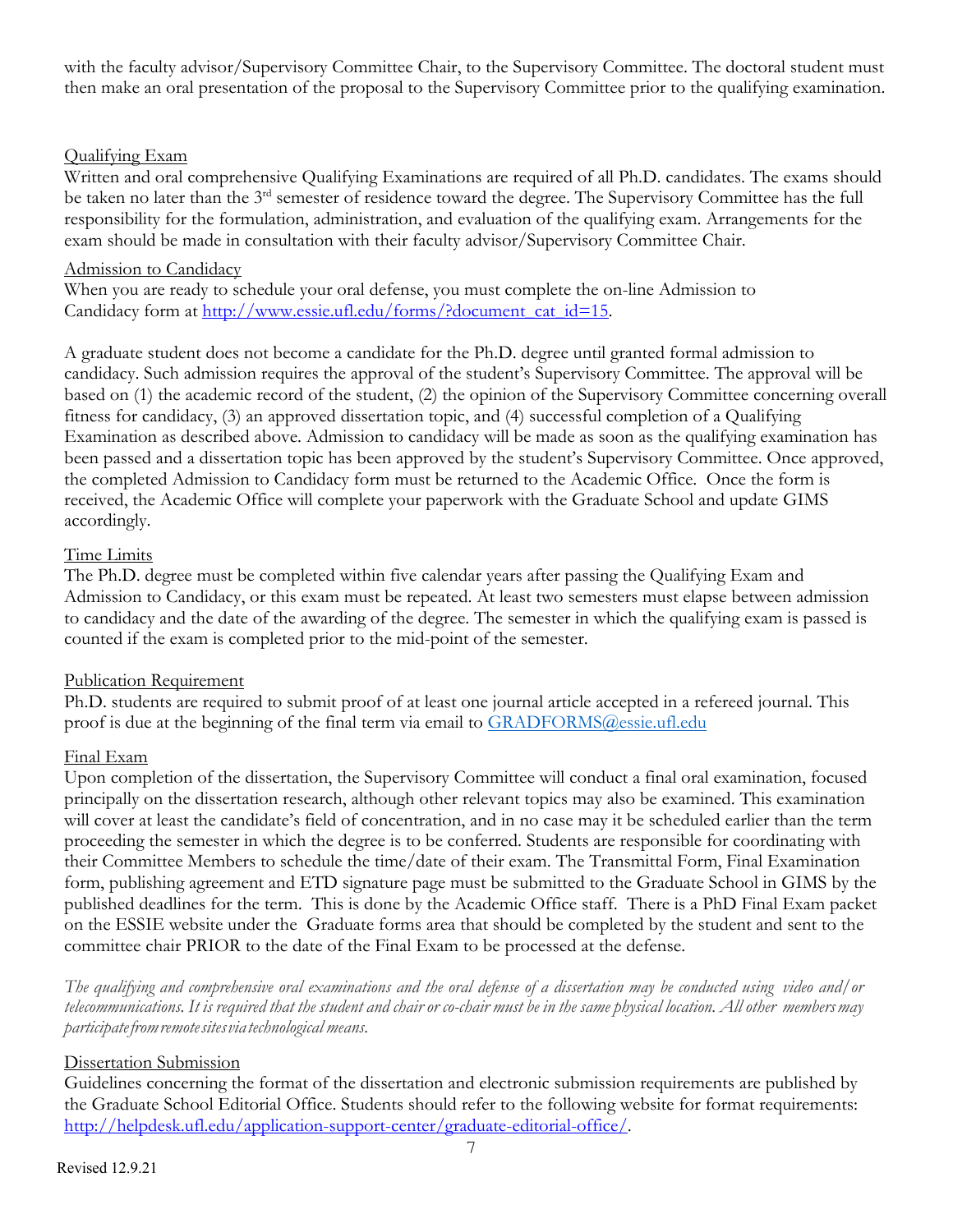#### **MASTER'S DEGREE INFORMATION**

#### Course Credit Requirements

**Master Thesis Track** Minimum 12 course credits within your major as approved by your advisor 30 course credits overall Max 6 course credits of Masters Research 1 credit of "EVE Graduate Seminar" is required, Max 3 course credits of Environmental Sciences Seminar 3.0 overall GPA and 3.0 major GPA At least one journal article submitted in a refereed journal Passing Final Defense and Editorial Submission

#### **Master Non-thesis Project Track**

Minimum 15 course credits within your major as approved by your advisor 30 course credits overall 1 credit of "EVE Graduate Seminar" is required, Max 3 course credits of Environmental Max 3 course credits of Non-thesis Project 3.0 overall GPA and 3.0 major GPA Passing Final Defense

#### **Master Non-Thesis Coursework-Only Track**

Minimum 15 course credits within your major as approved by your advisor 30 course credits overall 1 credit of "EVE Graduate Seminar" is required, Max 3 course credits of Environmental Max 3 course credits of Environmental Sciences Seminar 3.0 overall GPA and 3.0 major GPA Passing Final Exam

*EES does not allow MS/ME thesis/ MS/ME Non-thesis project track students to switch to MS/ME Non-thesis Coursework Only track, except for a medical reason, family death or war, or thesis/project advisor approval.*

#### Transfer of credit

Transfer of credit requests from previous institutions should be listed on the ESSIE Master's Program plan of study form. Once the form is approved by the student's advisor/committee chair, the transfer of credit request will be submitted to the Graduate School for consideration. The student must submit a completed ESSIE Master's Program Plan of Study (PPS) form. For those seeking a Master's with a thesis, the PPS is due by the midterm of their second semester of enrollment (this includes summer). For those seeking a Master's Non-thesis (Project track or Coursework Only track), the form is due by midterm of the first semester. To process these transfer of credit requests, UF Admissions Office must have the Official Transcript showing graduate level coursework with a grade of B or higher for the requested courses. These requests can take several months to process – once processed the approved credits will be noted on your UF Transcript accordingly.

To learn more about transfer credit requirements and restrictions, please refer to the UF Graduate Catalog under your respective degree program: https://gradcatalog.ufl.edu/graduate/

#### Supervisory Committee

#### Thesis students

your 2nd semester. Your faculty advisor will serve as the Supervisory Committee Chair and must be from the If you are seeking a Master's thesis degree, a Supervisory Committee should be established by the midterm of

Revised 12.9.21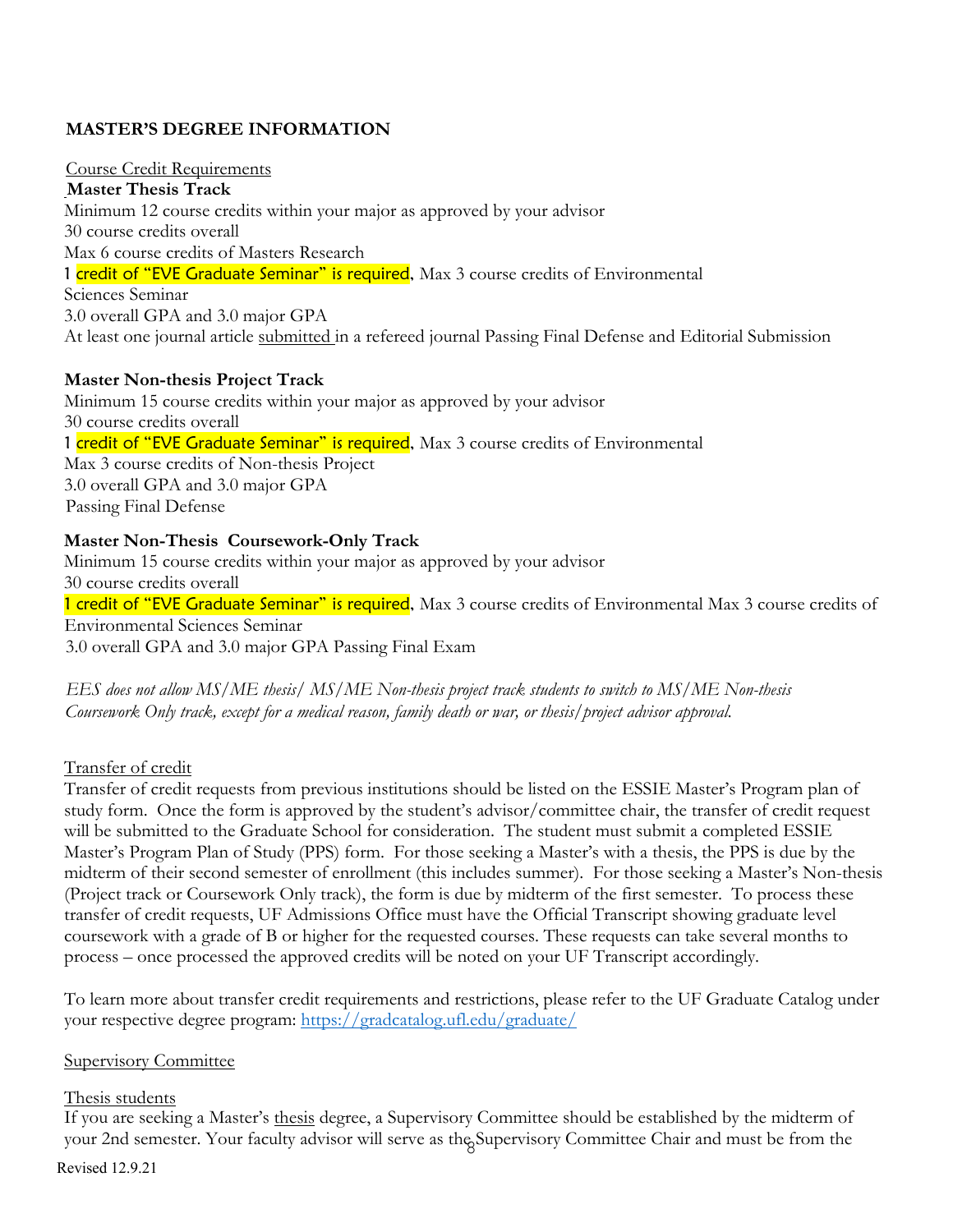EES department. Your additional member can be any faculty member within UF that holds graduate faculty status.

In order to appoint your Supervisory Committee, you will complete the ESSIE Master's Program Plan of Study form at https://www.essie.ufl.edu/resources/current-students/, have your chair approve it and then it should be submitted to gradforms@essie.ufl.edu. You will have a hold placed on your registration if this form is not submitted by that point midterm of your  $2<sup>nd</sup>$  semester. Once this form is approved by all necessary approvers, the Academic Office will process your paperwork with the Graduate School and GIMS will be updated accordingly. You must ensure that changes to the plan of study are approved in writing by the Supervisory Committee Chair. If changes are made that were not approved in writing by the Supervisory Committee Chair, a student's degree completion may be delayed. It is important to pay attention to the course requirements for your degree to ensure the plan of study is accurate and satisfies all degree requirements.

#### Coursework only (Non-thesis)

A committee is not required but your advisor will sign your program plan as your chair. If you select a minor you will need to include a faculty member from your minor department to serve on represent your minor department.

#### Minor

With the supervisory committee's approval, the student may choose one or more minor fields. If a minor is chosen, the Supervisory Committee must include at least one person selected from UF graduate faculty from the department offering the minor for the purpose of representing the student's minor. The supervisory committee member representing the minor suggests 6 credits or more of courses numbered 5000 or higher. The collective grade for courses included in a minor must be B (3.0 truncated) or higher.

#### Time Limits

All work counted toward the Master's degree must be completed during the seven year period immediately preceding the date that the degree is to be awarded.

#### Publication Requirement

Master's Thesis students are required to submit proof of at least one journal article submitted to a refereed journal. This proof is due at the beginning of the final term and should be submitted to GRADFORMS@essie.ufl.edu

#### Final Exam

Final Exam is required for ALL graduate students in EES.

*Thesis* - Upon completion of the Thesis, the Supervisory Committee will conduct a final oral examination, focused principally on the thesis research, although other relevant topics may also be examined. This examination will cover at least the candidate's field of concentration, and in no case may it be scheduled earlier than the term proceeding the semester in which the degree is to be conferred. Students are responsible for coordinating with their committee members to schedule the time/date of their exam. The Final Examination form, publishing agreement and ETD signature page must be submitted to the Graduate School in GIMS by the published deadlines for the term. These forms are processed by the Academic Office staff. There is an ESSIE Master's Final Exam Packet on the ESSIE website under the Graduate forms area.

Thesis Submission - Guidelines concerning the format of the thesis and electronic submission requirements are published by the Graduate School Editorial Office. Students should refer to the following website for format requirements: http://helpdesk.ufl.edu/application-support-center/graduate-editorial-office/.

*Non-Thesis Project* - Upon completion of the Project Report, the Supervisory Committee will conduct a final oral examination, focused principally on the project, although other relevant topics may also be examined. This examination will cover at least the candidate's field of concentration, and in no case may it be scheduled earlier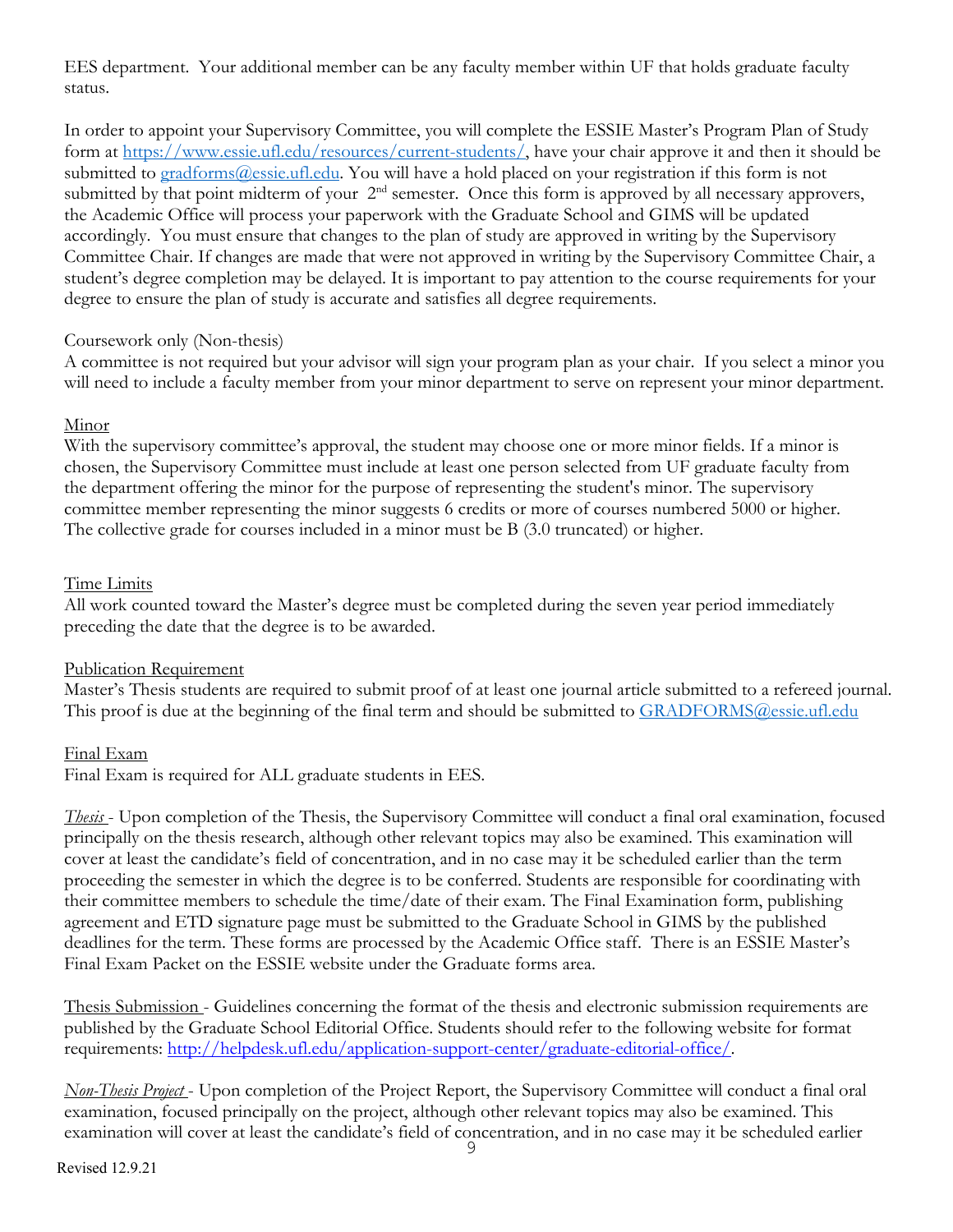than the term proceeding the semester in which the degree is to be conferred. Students are responsible for coordinating with their committee members to schedule the time/date of their exam. The Final Examination approval must be submitted to the Graduate School in GIMS by the published deadlines for the term.

*Coursework Only*– During the final term, the Faculty Advisor/Supervisory Committee Chair will conduct a final examination utilizing departmental Exit Interview forms. The Final Examination approval must be submitted to the Graduate School in GIMS by the published deadlines for the term by the Academic Office staff.

|                              | Thesis                | Non-Thesis Project    | Non-thesis Coursework-Only |
|------------------------------|-----------------------|-----------------------|----------------------------|
| Total course credits         | 30                    | 30                    | 30                         |
| Letter Graded Course credits | 21                    | 24                    | 24                         |
| Thesis credits               | Up to $6$             | None                  | None                       |
| Project credits              | None                  | Up to $3$             | None                       |
| Seminar                      | Up to $3$             | Up to $3$             | Up to $3$                  |
| Practicum/Internship/Co-op   | None                  | None                  | Up to $3$                  |
| Final Exam                   | Yes                   | Yes                   | Yes                        |
| Committee                    | 2 members (Chair + 1) | 2 members (Chair + 1) | 1 member (Chair)           |
| Assistantship eligibility    | GA & TA               | GA                    | None                       |

What counts for a Master's Degree:

GA = Graduate Assistant research

TA = Teaching Assistant

# **FINAL TERM/GRADUATION**

## **GENERAL REQUIREMENTS FOR ALL**

The UF Graduate School Graduation Checklists can be found on their website here: http://graduateschool.ufl.edu/graduate-life/graduation/graduation-checklist Graduate students are responsible for complying with all published deadlines for the term: http://graduateschool.ufl.edu/academics/

#### **VERIFY DEGREE PROGRAM INFORMATION IS CORRECT IN GIMS**:

http://gradschool.ufl.edu/gimsportal/gatorlink/portal.asp

If any information is incorrect, contact an ESSIE Graduate Academic staff member immediately. Any changes/updates to the degree program or supervisory committee must be entered into GIMS before the midpoint of the term you intend to graduate.

#### **SUBMIT DEGREE APPLICATION IN ONE.UF**:

## https://registrar.ufl.edu/services/degreeapp

Degree candidates must complete an online degree application in ONE.UF by the published deadline for the term you intend to graduate. Students must apply in the term in which they expect to graduate, regardless of applications in previous terms (they do not carry over and are term specific). If you miss the degree application deadline in ONE.UF, you must apply to graduate the following term.

#### **FINAL TERM REGISTRATION**:

During the term the final examination is given and during the term the degree is awarded, a student must be registered for at least 3 credits in Fall or Spring and 2 credits in Summer C. Thesis students must enroll in ENV6971 and doctoral students must enroll in ENV7980. Non-thesis project track students must register for ENV 6916 and Non-thesis students must enroll in coursework that can count toward the graduate degree. Students on a fellowship, traineeship, or assistantship must be registered appropriately for their appointments,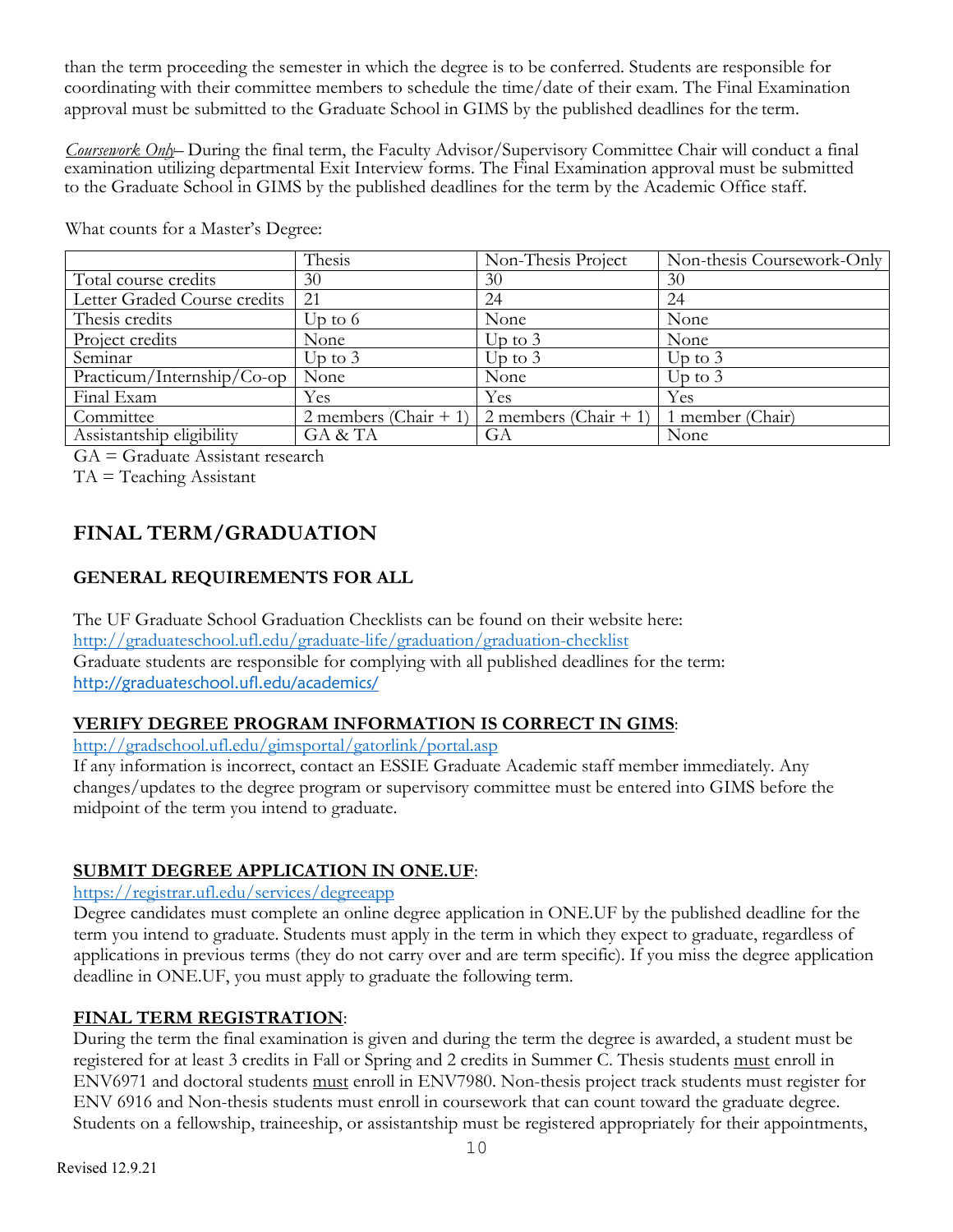regardless of final term status.

#### **GRADE ISSUES**

Grade resolution for any incomplete/punitive grades must appear on your UF transcript with a passing grade assignment by the published deadline for the term you intend to graduate. Change of Grade forms "in process" will not satisfy this deadline.

## **DEPARTMENTAL EXIT INTERVIEW**:

Before the end of the final term, all graduate students must submit the Departmental Exit Interview forms to the Academic Office via email to **GRADFORMS@essie.ufl.edu**. The Forms can be found at https://www.essie.ufl.edu/resources/

#### **COMMENCEMENT** :

Commencement dates : https://commencement.ufl.edu/ College of Engineering Order of the Engineer Ceremony: https://www.eng.ufl.edu/students/students/graduating-students/spring-commencement/ooe/ Cap & Gown information: http://www.bsd.ufl.edu/G1C/bookstore/graduation.asp

## **PhD FINAL TERM REQUIREMENTS**

#### Faculty Escort for Graduation

If you plan on participating in the graduation ceremony, you will need to identify a faculty escort. This information needs to be submitted to a staff member in the Graduate Academic Office before the midpoint date.

#### Transmittal Letter

The Transmittal Letter must be submitted to the Graduate School in GIMS by the published deadlines for the term.

You will need to request this be generated. You can send an email to GRADFORMS@essie.ufl.edu and the form will be generated. You can elect to have it emailed to you or printed for faculty signature. Once the approved form is received, the Academic Office will process your paperwork with the Graduate School and update GIMS accordingly.

#### Final Exam

Students are responsible for coordinating with their Committee Members to schedule the time/date of their exam. The ESSIE PhD Final Examination packet can be obtained through the Graduate Forms area on the ESSIE website. Once all forms have been approved by the student's committee, the chair must submit the forms to the Academic Office staff who will then process the forms in the system by the published deadlines for the term. *Theoral defenseof a dissertation/thesismay beconducted using video and/ortelecommunications.It isrequired that the* student and chair or co-chair must be in the same physical location. All other members may participate from remote sites via technological *means.*

#### Dissertation Submission

Guidelines concerning the format of the dissertation and electronic submission requirements are published by the Graduate School Editorial Office. Students should refer to the following website for format requirements: http://helpdesk.ufl.edu/application-support-center/graduate-editorial-office/. Final submission of the corrected dissertation must be completed by the published deadlines for the term.